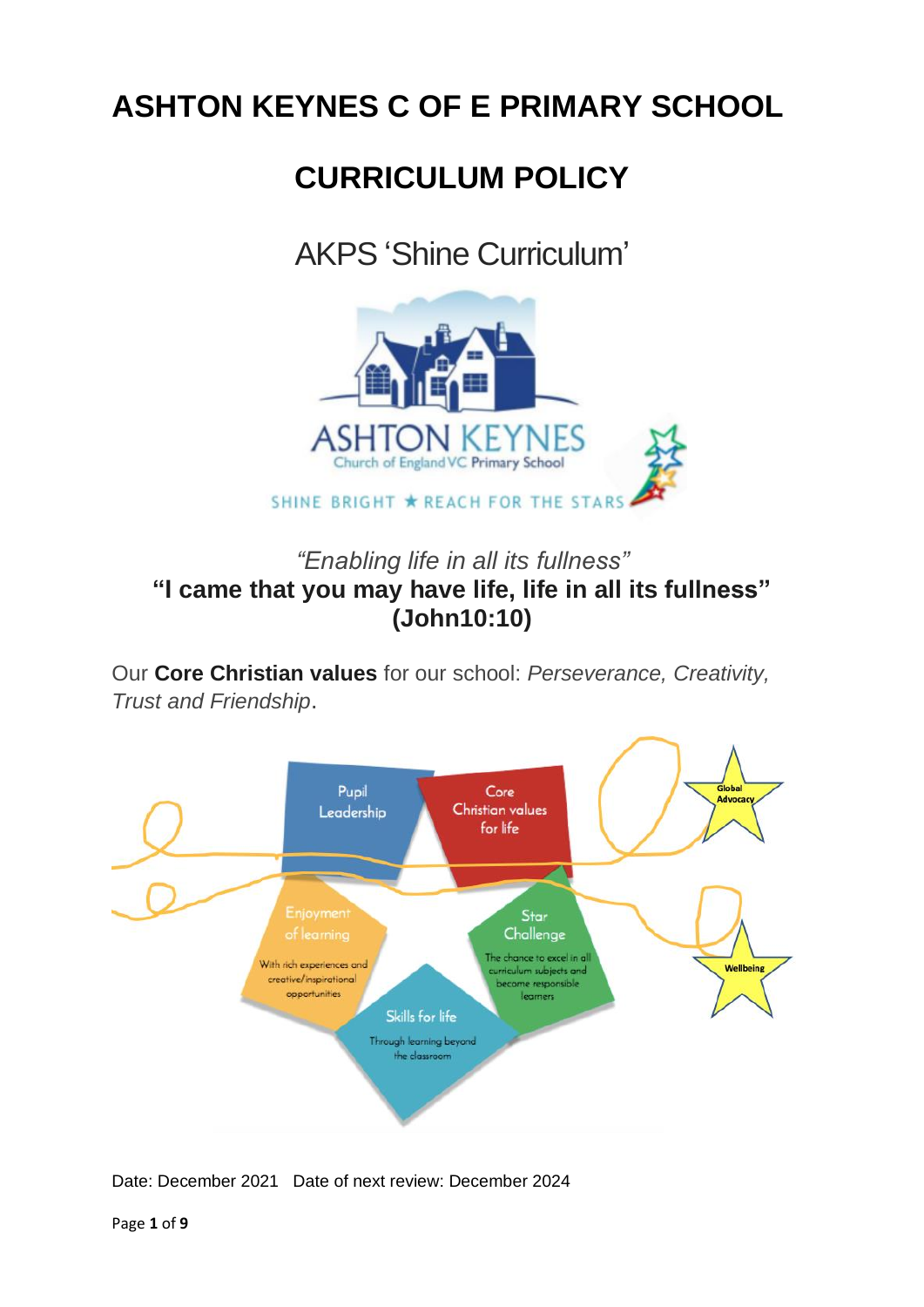Using 'Creativity', we have designed our bespoke AKPS 'Shine Curriculum' based on the National Curriculum with added 'shine' to provide a unique journey for our pupils during their time with us enabling them to challenge themselves in all areas of learning so that they are well equipped for the future and experience 'life in all its fullness'.

**[INTENT](http://www.akps.org.uk/wp-content/uploads/2020/05/Link-1-Intent.pdf)** Each intent is creatively written as a poem based on 'important thing;' by Margaret Wise Brown. We chose to do this so that we were unique in our approach but also clear and succinct in our understanding of the intent for our 'Shine curriculum' and all areas within it.



# **Shine Curriculum Intent Poem**



The most important thing about our **Shine Curriculum** is that it enables every pupil to progress, flourish and achieve,

We creatively enrich and value each individual,

We relentlessly strive for each individual to achieve their best,

We empower pupils to speak out, with respect for other views,

We inspire and develop compassionate, responsible global citizens,

We celebrate life in all its fullness and ignite learning sparks for the future,

The most important thing about our **Shine Curriculum** is that it enables every pupil to progress, flourish and achieve.

### Our **'Start to Shine Curriculum'** EYFS

IN EYFS (Reception class) our children access their bespoke 'Start to shine Curriculum' which is based on the new early years' framework and ensures that children are ready to access the full 'Shine Curriculum' from Year 1 upwards. See EYFS 'Start to Shine' Tab in our Curriculum page on our website [www.akps.org.uk](http://www.akps.org.uk/)

### Our **'Shine Curriculum' Years 1-6**

Our 'Shine Curriculum' is bespoke and unique to us. It is based upon the National Curriculum with additional elements reflective of our school context and setting such as learning through 'Forest school' to utilise and learn to respect the outdoor learning environment as we are a rural school in a conservation area. As a Church of England school our commitment is to empowering our children to make a difference and for them to have **'Life in all its fullness'** and to look locally, nationally and globally at how life is not always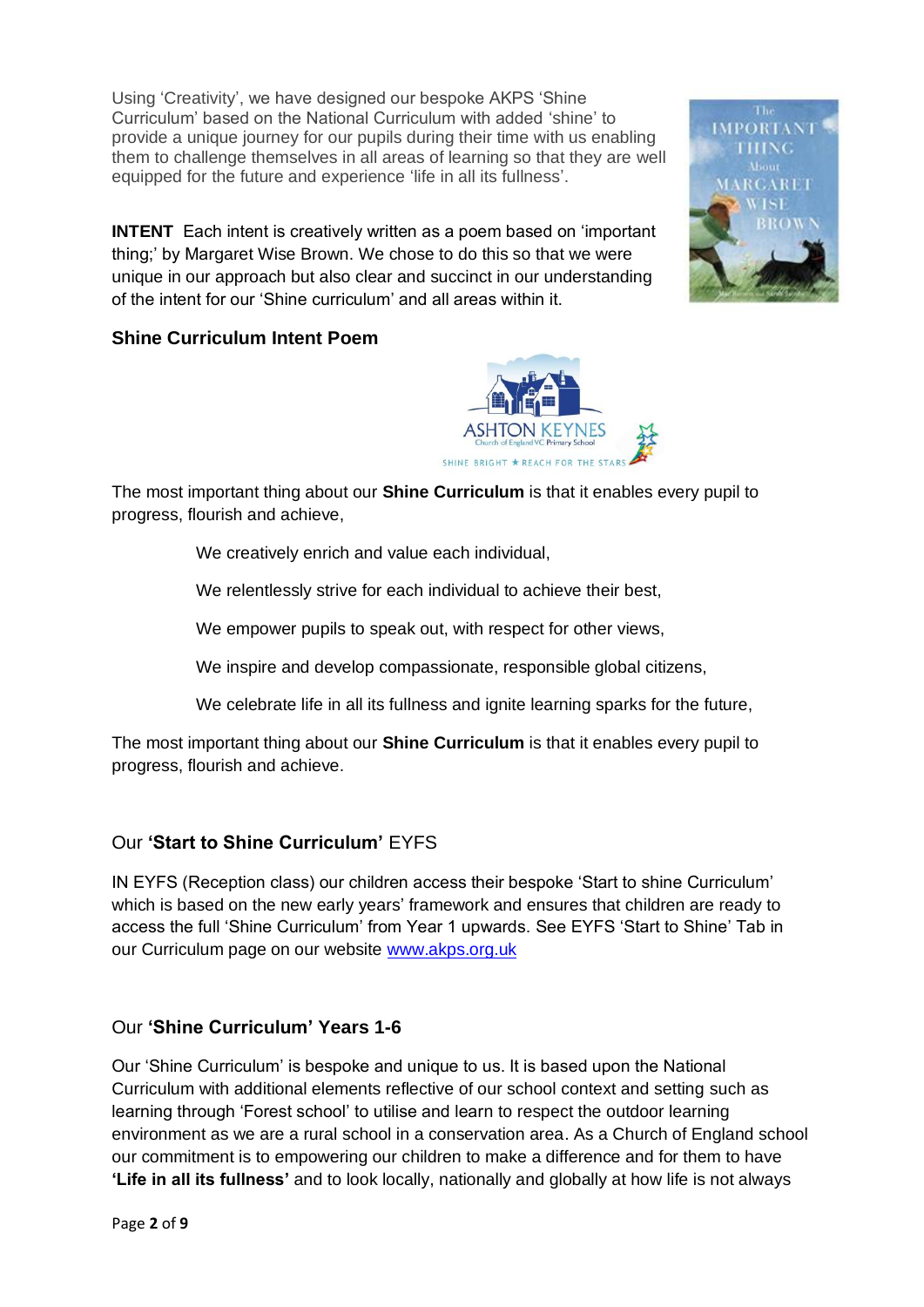full for all and how they can be advocates of change and make a difference. Through Global advocacy which is a golden strand at the heart of the curriculum they can learn how to be advocates of change and through this and access to all areas of our broad and rich holistic shine curriculum pupils develop their voice in order to give their views respectfully, keep themselves and others safe and open their world views, develop their opportunity for spiritual growth and give them a great foundation to enable them to flourish as individuals which will carry them through to the next stage of their education where they continue to succeed. In addition, we have Wellbeing as a golden thread through the heart of our Curriculum so that we can support our pupils and staff with looking after their mental health and learning how to care for themselves and others and ensure that children's emotional and mental health are supported as much as their physical health and wellbeing.

## Our 'Shine Curriculum' is underpinned by our school vision **'Shine Bright, reach for the stars'**

We believe that as part of our vision that we are all shine brightly (inside and out) Shining on the inside is developing our self and shining out is being recognised for what we do well, but also shining a light on the need of others and knowing we can make a difference. The 'reach' is challenge and the desire to strive to do our best and within this we must persevere as we will not always succeed first time and these experiences will help us learn. Our shine curriculum is full of 'reach'. **Stars:** All lessons are differentiated by 'star challenge' rather than ability groupings and therefore there is no ceiling on pupils' learning. We teach children to self-regulate and learn to challenge themselves (reach). Our holistic 'shine curriculum' which has forest school (outdoor education), global advocacy (spiritual development and citizen development) and wellbeing (self-care and mental health) as golden strands alongside the curriculum subject areas enables our children to develop as people, encounter a wide range of progressive skills which help them to flourish and achieve their very best from their own individual starting points. Our children leave us to attend over 10 different secondary schools in year 7 and we enjoy hearing how they continue to challenge themselves using the firm foundations from our 'shine curriculum' and school vision and values to continue to succeed and flourish in their future lives.

Within our 'Shine Curriculum' pupils are offered a very wide range of experiences to extend their understanding of themselves and the world in which they live. Skills, attitudes and values are developed to prepare the children for the next stage of learning (key stage 1 and 2 ready and secondary ready), and enable them to be successful in the community.

We believe that effective learning takes place when there is considerable emphasis on active involvement, opportunities to talk both imaginatively, expressively and to explain and clarify thinking, take risk and make mistakes which are seen as learning opportunities. Where possible we make meaningful connections across subjects. We believe in developing the children holistically and using both the indoor and the outdoor environment to engage children in learning. We have a dedicated Forest School area. The school expects everyone to develop and show a sense of responsibility and self-discipline whether alone, together, at work or at play, and to support policies on equal opportunities. We actively promote British values of democracy, the rule of law, individual liberty, and mutual respect and tolerance of those with different faiths and beliefs to prepare our pupils for life in modern day Britain.

#### **Aims:**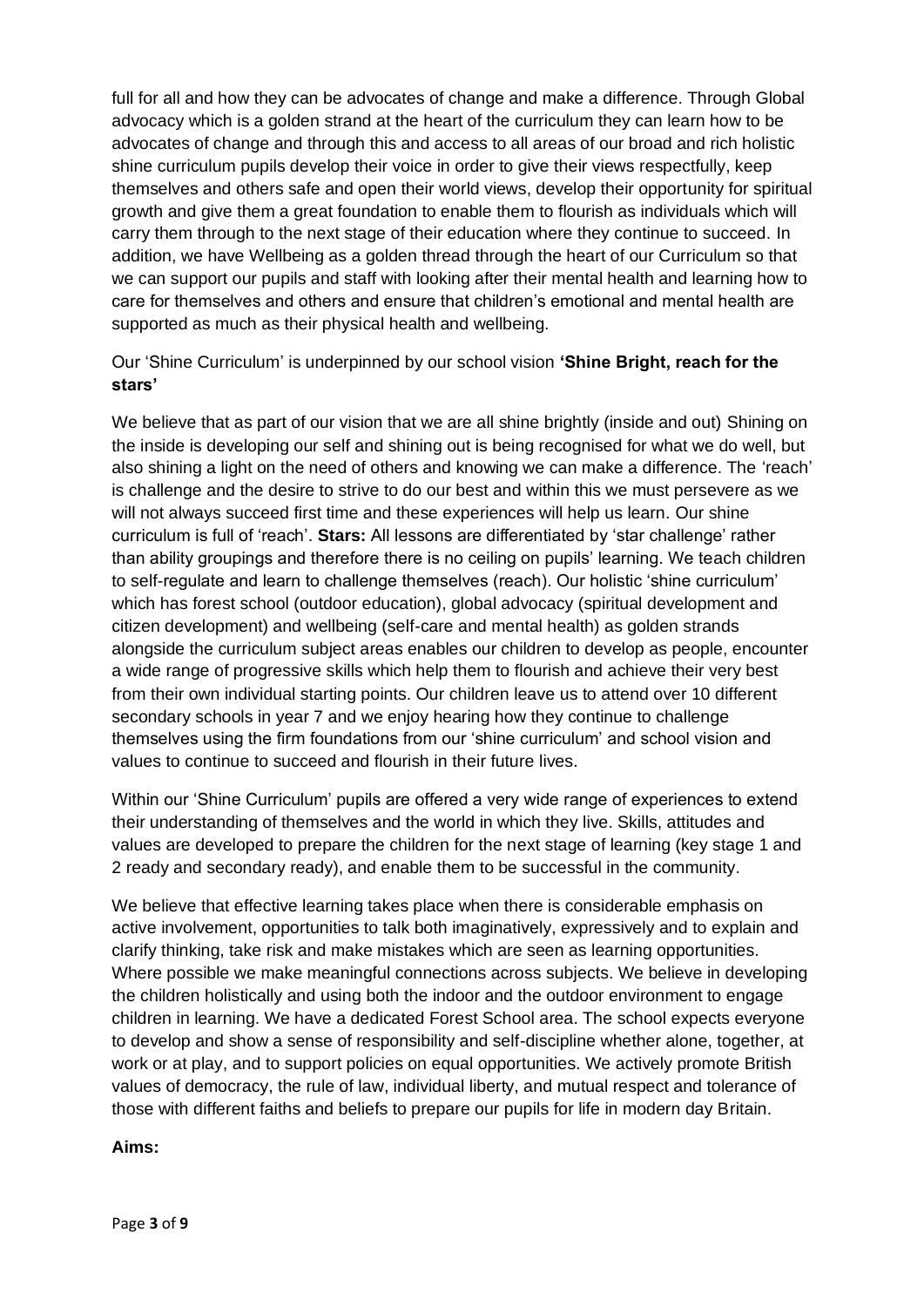Our 'Shine' curriculum is the means by which the school achieves its objective of educating children in the progressive knowledge, skills and understanding that they need in order to lead fulfilling lives and aims to:

• Inspire children to develop a love of learning.

- Take learning beyond the classroom.
- Provide an excellent standard of education for all children.

• Develop children to become independent, reflective learners who have a sense of responsibility for their own learning and development.

- Enable children to use their acquired skills and knowledge to observe and question.
- Provide children with challenge which they can independently initiate.
- Inspire confident and motivated children.
- Provide responsibility of our pupils and develop leaders for the future.
- Care for the well-being of our pupils and staff.

• Keep our children safe and empower them with the skills to do this for themselves beyond school.

• Nurture children who understand the importance of perseverance, resilience and tolerance and embed values for life.

-Enable our pupils to develop spiritually and look beyond themselves

- -Ensure diversity, inclusivity and equality and challenge misconceptions
- Create responsible and courageous advocates for change through 'Global Advocacy'
- Enable children to be creative and to develop their own thinking.
- Enable children to recognise and utilise their own best learning style.

• To teach children about their developing world, including how their environment and society have changed over time.

- To help children understand Britain's cultural heritage.
- To enable children to be positive citizens in their community and wider society including globally.

• to help children understand the importance of truth and fairness, so that they grow up committed to equal opportunities for all.

• to enable children to have respect for themselves and to have high self-esteem, and to be able to live and work co-operatively with others.

• Enable our children to understand the importance of their own wellbeing.

• Embed skills to prepare children for further successful learning and transition to their next stages in education.

#### **Our 'Shine Curriculum' is designed so that:**

- all pupils access a high quality, broad and rich Curriculum which builds key knowledge, skills and vocabulary in all of the subjects taught. Coupled with the opportunities for development of the whole child, this holistic and rich curriculum leads to outstanding levels of pupil achievement.

-all teachers are leaders and confidently lead their subjects with high expectations and ensure that they are well delivered across the schools so that all children access the full shine Curriculum and progress. They also as middle leaders show a passion and strive to ensure that they are providing the latest training for staff, using research and challenging themselves to achieve subject awards and sharing best practice with others.

-all pupils from the earliest opportunity, are encouraged to develop independence, selfdiscipline, responsibility and the ability to build resilience. We believe in providing an excellent holistic 'Shine Curriculum', delivered through high quality first teaching, using a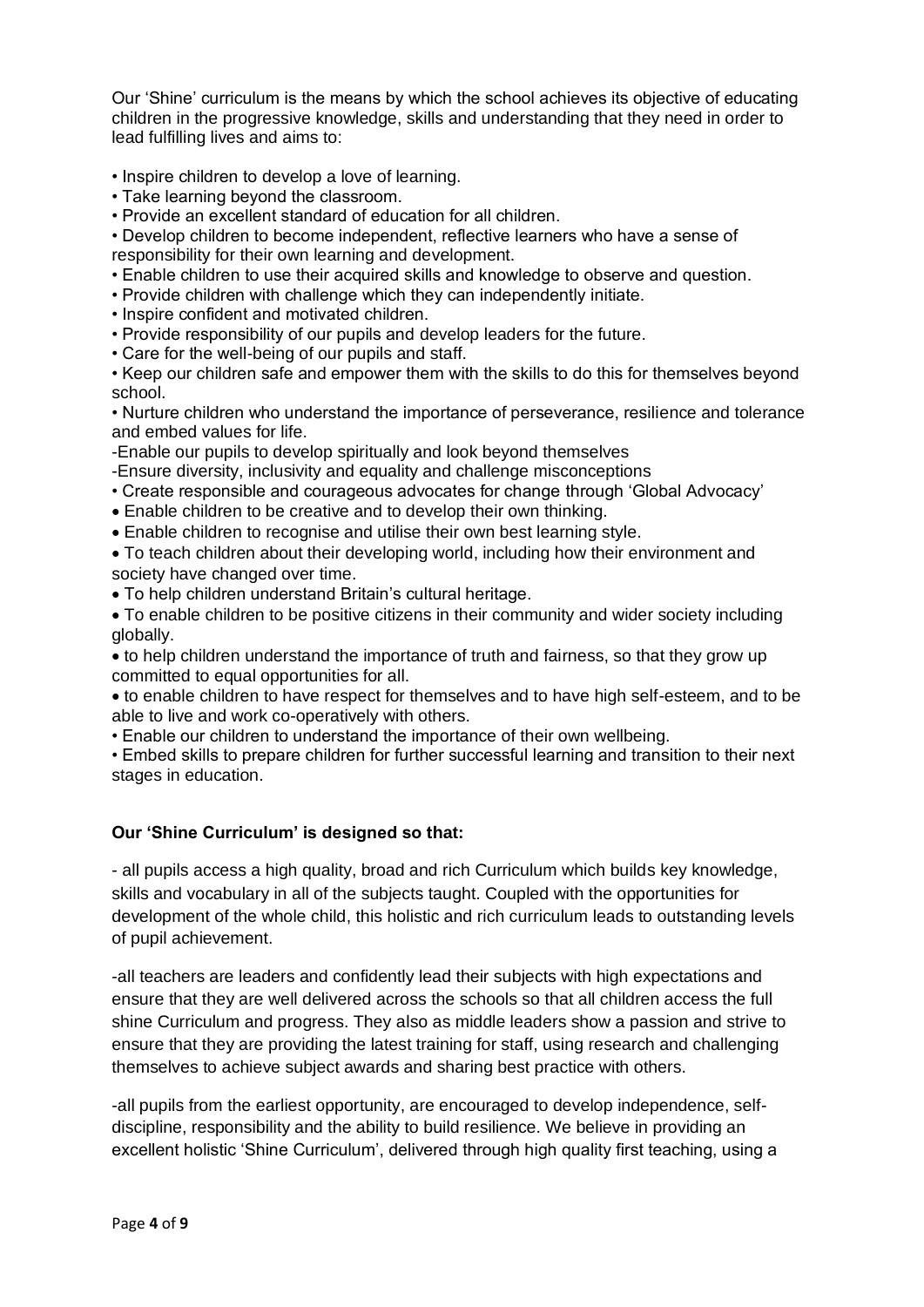'finger on the pulse' approach to ensuring timely interventions to support and challenge pupils and provide wider strategies and opportunities to support all children.

Our website [www.akps.org.uk](http://www.akps.org.uk/) has a full curriculum area sharing information, policies, progression documents, overviews for all subjects and areas within our 'Start to Shine' and 'Shine Curriculum'.

### **Within our 'Shine Curriculum' each subject contains each of these areas:**

**Pupil Leadership**– children in our school are given progressive responsibilities, all children have the opportunity to develop their leadership skills. We actively encourage children to lead and to initiate leadership and responsibility across the school. This can also be as subject leaders, pupil 'experts' in lessons, pupil councils, organic lead pupil clubs or leading jobs and responsibilities. Pupil voice is essential and strong within Team AK. We have a very active democratically elected school council who have run their own successful business, a very established worship council/global advocate council and an eco-council. In addition, we have many examples of pupil leadership including: reading and library leaders; outdoor reflection leaders; IT leaders; wellbeing advocates, buddies, sports leaders, subject leaders, play and lunchtime leaders. At lunchtimes, our children run our school office for 30 minutes daily as a development of a wide range of progressive pupil responsibility available within the school. Within subjects, we have 'experts' and children (regardless of ability for needs) are challenged to go above and beyond and become experts in subjects. Alongside the formal leadership roles which children apply for, children from across the school organically lead by planning and running their own choice of lunchtime clubs daily in the outdoor classroom 12.45-1.10pm. (e.g. fun club, dinosaurs, nature, detective club, coding, German, Maths, quiz, art, nature, history, science, dance, massage, book clubs) On visiting our school, our children will be delighted to tell you about their leadership roles and are regularly initiating further opportunities to lead to further develop themselves and the school.

**Core Christian Values for life** – *"I came that you may have life, life in all its fullness"* (John10:10) we inclusively and actively promote and model Christian values in our school. We create an environment where children are valued and nurtured as individuals and whose talents are given every opportunity to flourish and where they can learn in an atmosphere of respect with strong positive supportive relationships to enable this to happen. We want all of our children to experience 'life in all its fullness' and through our global education for them to understand both locally and globally how many do not have this experience and how they can be advocates of change to re-address this balance. Our worship council identified 4 core values which our school are known for: friendship, creativity, perseverance and trust. We have a wall of stars on which children demonstrating these values in their daily life inside or outside school can shine. We look for the impact of the teaching of Christian values upon children and staff in their daily lives. We provide daily worship which focusses through a variety of interactive ways on core Christian values and how we can apply these to lead better lives. We use stories from the Bible to support with this. We enable pupils to lead worship and develop this further in their class worship/ own time. Big questions are used in all classes to assess the impact of worship upon our pupils at the end of each value in focus. Upon visiting the school, visitors comment on the positive impact of the values upon the ethos of the school and it is clearly evident within the strong relationships between pupils, staff, parents and the community of our school.

**Star Challenge**- we use the 'star challenge' to lift the lid on learning. In every lesson, the children have the opportunity to 'reach for the stars' and decide on the level of learning right for them for that particular lesson. We model and scaffold the children as learners so that they are able to know how to make the right choices for them to ensure they have the chance to excel. We do not have ability groups, instead the level of star indicates the level of learning the child takes per lesson, there is the opportunity to attempt more than one star, to explore greater depth and to be supported to achieve a star. Children will tell you how they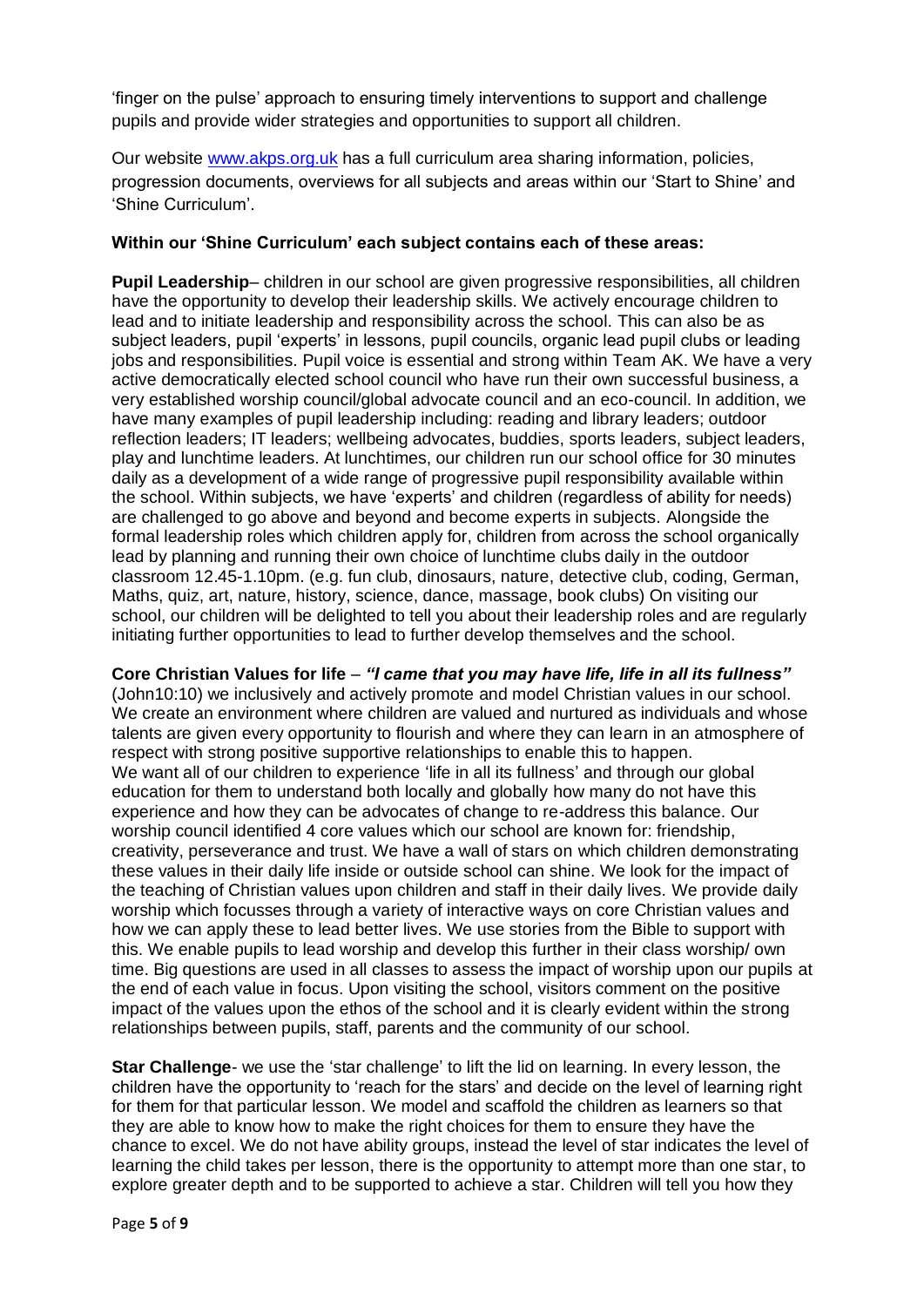make their choices and enjoy challenging themselves, there are no limits on their learning. Star challenge happens in every lesson, every subject and in home-learning from EYFS to Year 6. **Our star challenge** enables all learners to challenge themselves and high ability learners to be challenged and achieve greater depth/ mastery across the curriculum. Please see our 'Culture of Challenge' presentation on our Area of Excellence to see the star challenge in action. (Culture of challenge presentation PDF)

**Enjoyment of learning**- We use a number of different approaches to explore and deliver subject topics to ensure we enable our children to develop all the skills they need to be confident and successful learners and to continue to ignite their learning and enquiry. Our children are often involved in the planning stage of new topics as we value their ideas and contributions; we believe that children learn best when they are able to steer and direct their own learning. We also present topics as questions to enable enquiry at all levels to find the answers. We want our children to be inquisitive and passionate about their learning and spark a life-long desire. We want our children to be challenged and to be independent learners, making the right choices about their learning, understanding the need to take risks and to learn from their mistakes. We aim to engage our children in their learning with special WOW days. These could be immersing them in a Greek experience day, a Viking visiting the school, a volcanic explosion, the arrival of dinosaur eggs, a mystery to solve or an educational excursion. We work in class teams, with year groups joining together to explore their learning fully and give children the opportunity to work with peers and teachers from another class.

Our home learning is also linked to these themes and uses the star challenge to differentiate tasks so that they are at suitable for all children along with offering a challenge and this is also offered remotely by our two learning platforms 'Seesaw 'in Classes R and 1 and 'Showbie' in classes 2-6. You can see some of the work on the class pages of section of this website.

**Skills for life** We believe in 'learning for life' and whilst this cannot always be seen in the children's books; we capture this in our special annual class learning journey book: 'Life in all its fullness' for all to see and share. Each class creates this book to showcase the curriculum in action through their learning, this is beneficial for visitors to the school to see, for children and parents looking ahead to the next year group and for the children in the class to feel proud of showcasing their work. On our website, each class displays their annual overview on their 'class pages' (see tab on home page) to show our shine curriculum in action.

**AKPS 11 by 11** Experiences for all children at our school beyond the 'Shine Curriculum'

- Experience of a different culture (religion/ Global awareness week)
- Leading a club or lesson
- Experience a theatre show
- Business opportunity (Enterprise)
- Gardening including Malvern show/ forest school/ celebrity gardener
- Outdoor adventurous activity e.g. Caving, abseiling and canoeing
- Cook a meal for your family/friends

• Taking up a new sport e.g. curling/ skateboarding/ fencing/scootering- sports week- all of our Year 6 pupils will leave with their stage 1 sword fencing qualification.

- Carry out a responsible job (Buddy system, running the office, lunch leaders)
- Be an advocate of change- (Global advocacy- courageous advocacy)

• Learning a wellbeing practice to apply in their own lives to manage their wellbeing beyond school

Our weekly 'Time to shine' worship ensures we celebrate all of our children for shining brightly both inside and outside school. We have a wide range of merits available to ensure there are no limits on our children and how they shine. At the end of every term (6 times per year), parents and carers are invited in to share in these assemblies 'Heroes and Heroines'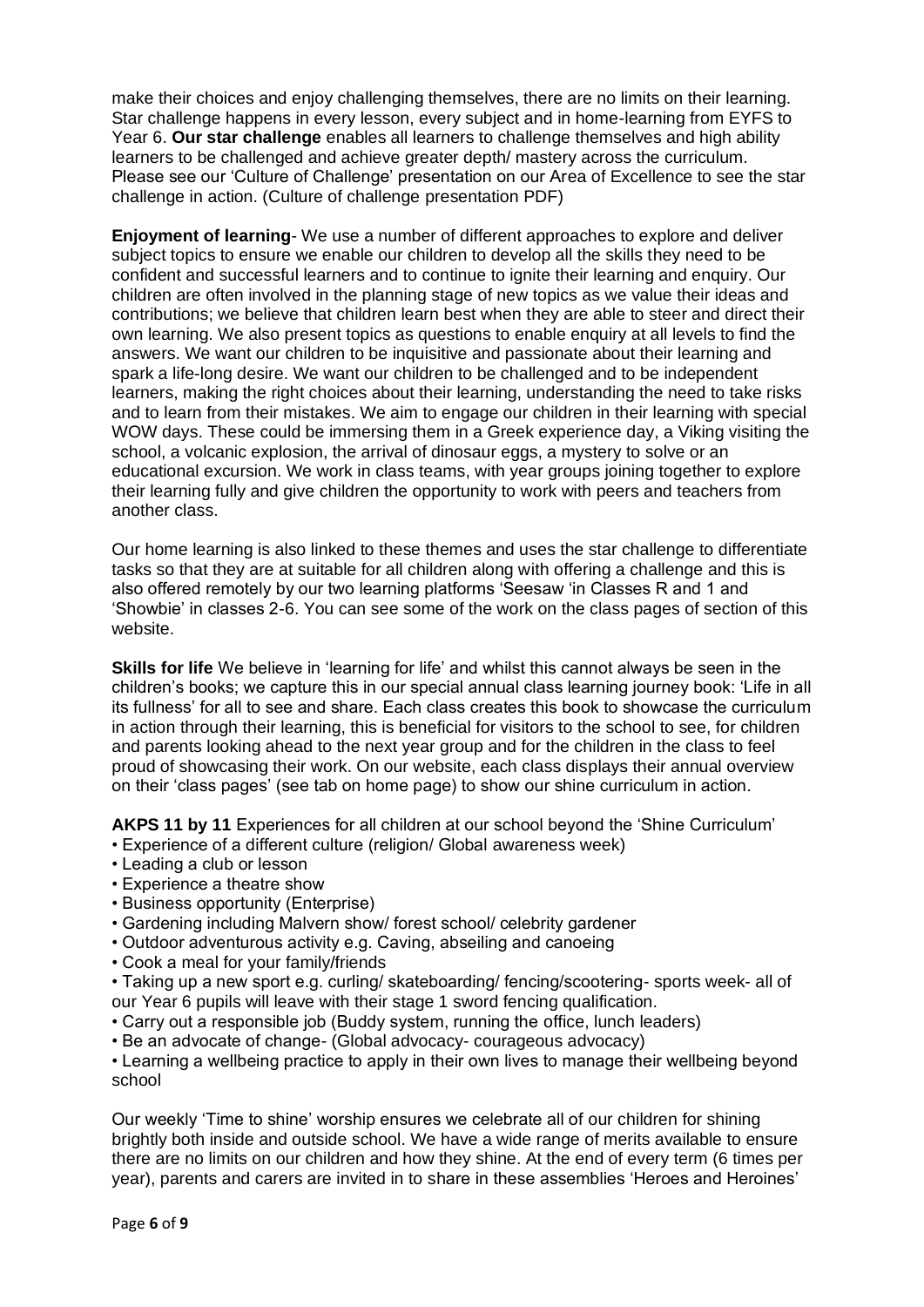a chance to celebrate our children together. In addition, parents and carers are invited to class assemblies and special visits into school to see our shine curriculum in action. We aim to keep our parents and carers well informed and excellent communication is essential. When necessary we offer parent workshops to support our parents with home-learning to ensure our children get a well-rounded package of support and further develop our important home-school partnership. To ensure inclusivity and accessibility, we offer these training sessions remotely live and via recorded videos. This is particularly supportive if there has been a change in the approach to teaching or curriculum or assessment changes made by the Government. We have offered 'Keeping up with the kids' English and Maths changes and annual Year R phonics and reading meetings, Year 2 and year 6 meetings, teaching reading courses and mindfulness for parents and carers.

We provide a wide range of 'wow' experiences for our children during their time with us including: visits to different religious places of worship, whole school theatre visits and panto visit, mock court trial and public speaking competitions, inspirational visitors such as GB's tallest man, Olympian's and authors, sword fencing qualifications for all of our pupils by the end of Year 6' we provide CSI days to apply Science into detective skills, music workshops and annual life-saving days where we learn how to save lives with Wiltshire Air Ambulance. We work with a celebrity gardener as an ambassador school and time away from home as a class on educational visits. We carefully plan these to extend our forest school learning and also to ensure our children visit our capital city of London in contrast to the rural village in which our school is situated. We provide themed weeks such as: sports week, Science week, arts week, maths week and Awareness of our world week and a spiritual fortnight at the start of every academic year where we explore a learning metaphor to focus on for that year e.g. promises, diversity, life in all its fullness and we use a core text to explore our thinking around this e.g. A Seed is Sleepy. All of these enrichment opportunities deepen our 'Shine Curriculum' allowing time to explore areas more fully or ignite sparks through memorable and exciting visits and opportunities.

**Residentials** – We organise special school residential journeys to further enhance our children's learning and give them further opportunities to 'shine' and experience education away from home and school. Year 3 – Forest school overnight camp in AKPS grounds and eating outdoors with forest school team build activity, outdoor yoga and mindfulness. Year 4- Forest school and outdoor adventure activities with 1 night in the house in the Forest of Dean doing crate stacking, low ropes, team building, star gazing and astronomy- outdoor activities on site Year 5 – Forest school and outdoor adventure activities with 2 nights camping in the Forest of Dean, forest camp fire cooking, forest walking, learning to make their own sandwich picnic lunch, canoeing, abseiling and caving. Year 6 – 'Cultural Capital' visit to our capital city London for an exciting culture and adventure packed 3 nights including theatre trip to a musical theatre performance e.g. Lion king, visit to the golden gallery of St Pauls Cathedral, HMS Belfast, team water sports activities: canoeing, rafting, London eye, walking tour of London plus lots more!

#### **Organisation and planning**

Subject leaders are responsible for ensuring coverage of the national curriculum within their subject areas and overseeing the long term planning for the school in their subjects to ensure progression in knowledge, skills and vocabulary. We regularly review our long-term planning and classes produce an annual overview for the long term. (see on class pages of our website)

Our short-term plans are those that our teachers write on a weekly or daily basis. We use these to set out the learning objectives and success criteria for each session, and to identify what resources and activities we are going to use in the lesson. For each lesson across the curriculum a progressive star board is created to enable differentiation and challenge in all lessons form 1\*\* to 3\* and WOW. In the Early Years Foundation Stage and at Key Stages 1 and 2 where possible we adopt a topic approach to curriculum planning. We use high quality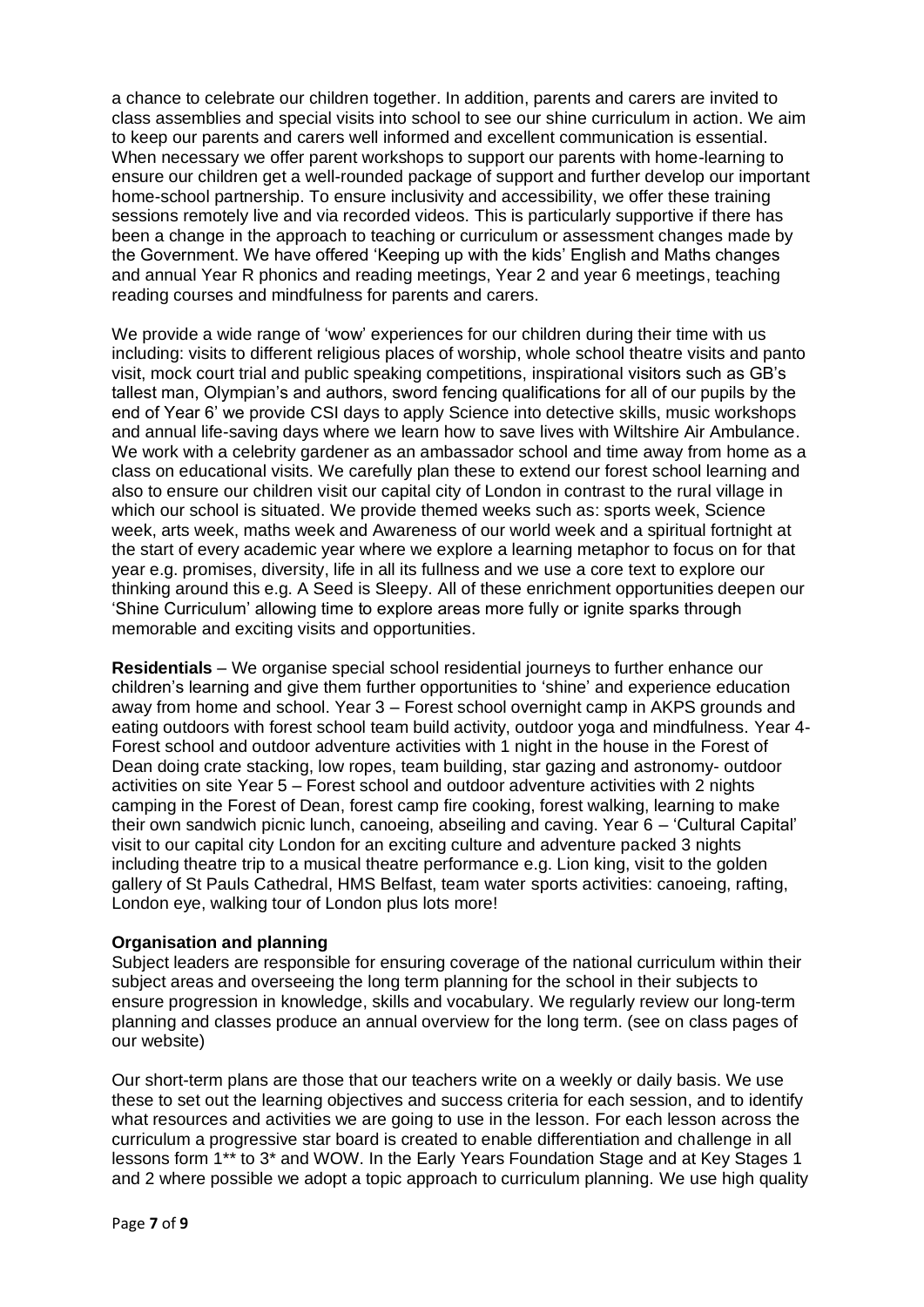texts to drive our English teaching, Science and Global Advocacy so children are immersed in high quality texts across the school and as a result we have high quality reading and writing outcomes and engagement.

The 'Shine curriculum' in our school is designed to provide access and opportunity for all children. We ensure our curriculum meets the needs of all learners and this is regularly considered by subject leaders and leads of PP and SEND. We have our 'finger on the pulse' for all of our pupils, providing support as and where is required and early intervention is key to remove any barriers to learning. We always provide additional resources and support for children with special needs and disadvantaged children including through our star challenge. If a child has a special educational need, our school does all it can to meet those needs. If staff or parents or carers raise a concern about a child, the school will arrange for an assessment to be made under advice from the SENDco. In most instances the teacher is able to provide additional resources and educational opportunities which meet the child's needs within the normal class organisation. Support staff or specialist teachers may be used to assist the child.

We are well aware that all children need the support of parents and carers and teachers to make good progress in school and we therefore involve all stakeholders fully within our 'shine curriculum' and star challenge. (E.g. parents leading areas e.g. engineering workshops, Japanese experiences, cooking and sports workshops and fire service and GP visits. In addition, star challenge is used in parents evening meetings and with Governors in meetings. We strive to build positive links with the families of each child by keeping them informed about their child's progress regularly through three time a year reporting and consultations in November, March and July and an open-door policy (During COVID 19 via online platforms, email and telephone and live lesson and meetings).

**Quality Rich and Diverse Books/Texts are used across the 'Shine Curriculum'** Reading is so important at AKPS it is at the heart of all we do. Throughout our 'Shine Curriculum' in every subject we provide high quality and engaging books/texts which are diverse and promote equality to inspire pupils, model reading, teach subject knowledge and key vocabulary and are memorable.

**The role of the subject leader**. Leaders lead with impact and time to plan, lead and monitor their subject is given high priority. The role of the subject leader is to:

- provide a strategic lead and direction for the subject;
	- Provide CPD to staff and cascade training for their subject
- support and offer advice to colleagues on issues related to the subject;
- monitor pupil progress in that subject area;
	- Monitor teaching and learning of their subject
	- Ensure curriculum provision for the subject is well planned and progressive in knowledge, skills and vocabulary
	- Seek the views of pupils to inform their subject leadership

• provide efficient resource management for the subject through a carefully managed budget. It is the responsibility of each subject leader to keep up to date with developments in their subject, at both national and local level. They review the way the subject is taught in the school and plan for improvement. Each subject leader reviews the curriculum plans for their subject, ensures that there is full coverage of the National Curriculum and that progression is planned into schemes of work.

**Monitoring and review** The LED Governors (Learning Education and Development committee) Governors monitor the curriculum, assessment, outcomes and teaching and learning. Governors monitor alongside leaders as part of the monitoring cycle for the SIP (School Improvement plan). LED governors are linked to class teachers and have three meetings a year to discuss the classes, outcomes, get feedback from staff and parents and